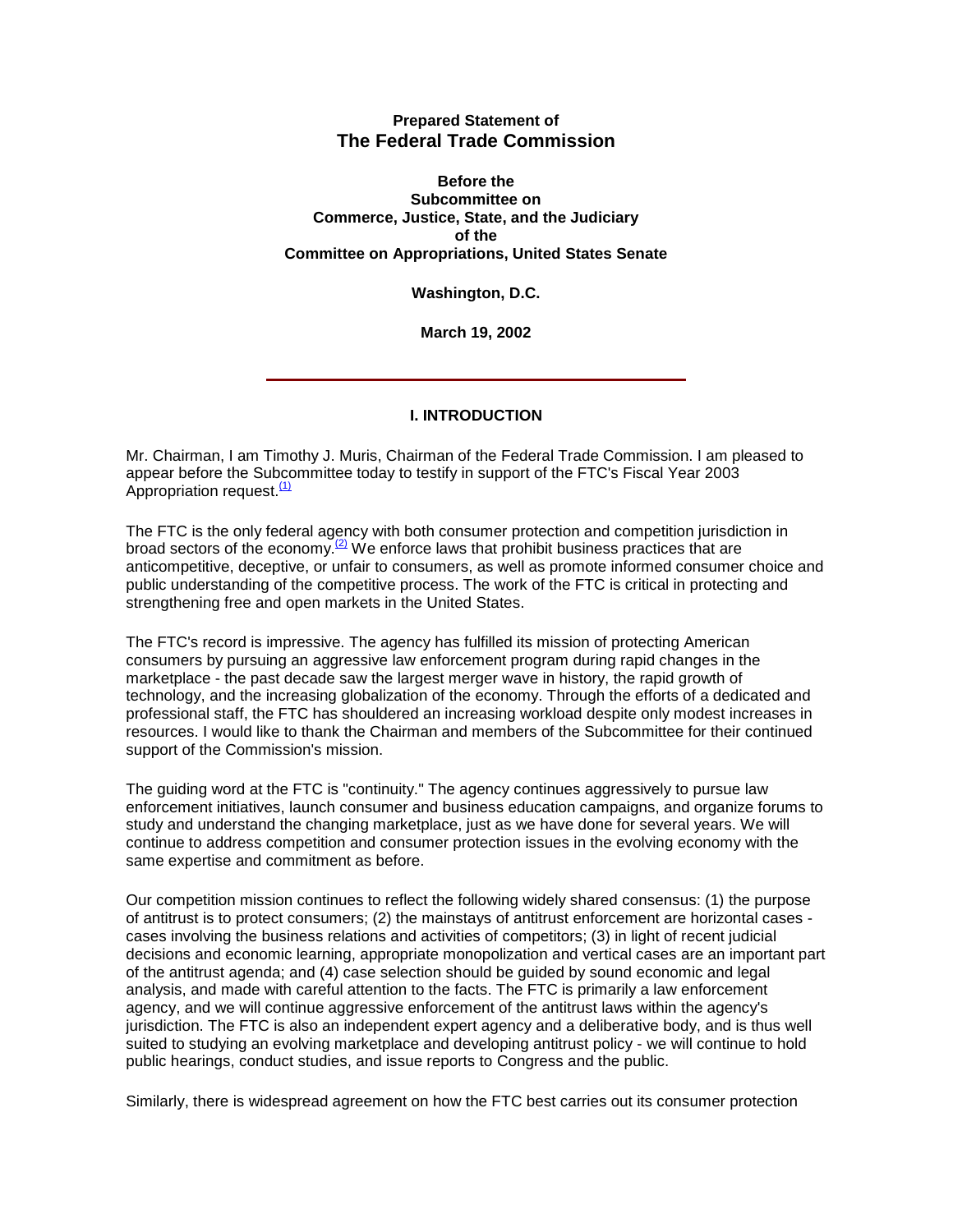mission. Twenty years ago, the FTC shifted its emphasis toward more aggressive enforcement of the basic laws of consumer protection. The staple of our consumer protection mission is to identify and fight fraud and deception. The FTC monitors trends and developing issues in the marketplace to determine the most effective use of its resources. The FTC has become the national leader in consumer protection and partners with other law enforcement agencies at the federal, state, local, and international levels to maximize benefits for consumers.

To accomplish our mission in FY 2003, the FTC requests \$176,599,000 and 1,074 FTE. These figures represent an increase over the current year of \$20,617,000, but no additional FTE. Almost 25 percent of the requested dollar increase would be devoted to comply with proposed legislation requiring all federal agencies to begin funding directly certain retirement and health benefits. Funding at the requested level would allow the FTC to build on a record of solid achievement on behalf of American consumers.

During FY 2003, the FTC will address significant law enforcement and policy issues throughout the economy, devoting the major portion of its resources to those areas in which the agency can provide the greatest benefits to consumers. This testimony in support of our FY 2003 appropriation highlights program priorities in the FTC's two missions. In the Consumer Protection Mission, we discuss Privacy; Internet Law Enforcement; Health, Safety, and Economic Injury; Media Violence, Gambling, and Children; Globalization; and Consumer Outreach. In the Maintaining Competition Mission, we discuss Merger Enforcement; Streamlining the Merger Review Process; Nonmerger Enforcement; Targeting Resources for Consumer Impact; and Outreach Efforts. The testimony concludes with a brief summary of the FTC's FY 2003 appropriation request.

# **II. CONSUMER PROTECTION MISSION**

# **A. Privacy**

During FY 2003, the FTC intends to devote significant resources to privacy protection. Consumers are deeply concerned about the privacy of their personal information, both online and offline. Although privacy concerns have been heightened by the rapid development of the Internet, they are by no means limited to the cyberworld. Consumers can be harmed as much by the thief who steals credit card information from a mailbox or dumpster as by the one who steals that information from a Web site. Of course, the nature of Internet technology may raise its own special set of issues.

The FTC currently enforces a number of laws that address consumers' privacy,  $\frac{(3)}{2}$  and intends to increase substantially the resources dedicated to privacy protection. Our initiatives in this area attempt to reduce the serious consequences that can result from the misuse of personal information and fall into three major categories: vigorous enforcement of existing laws, additional rulemaking, and continued consumer and business education.

# **1.** *Privacy Law Enforcement*

The FTC will pursue law enforcement efforts in the following areas:

Enforcing privacy promises, focusing on cases involving sensitive information, transfers of information as part of a bankruptcy proceeding, and the failure of companies to meet commitments made under the Safe Harbor Program to comply with the European Commission's Directive on Data Protection.<sup>(4)</sup> For example, in January 2002, the FTC accepted a consent order with Eli Lilly & Company to resolve allegations that Lilly violated the FTC Act. According to the complaint, Lilly claimed that it employed measures appropriate under the circumstances to protect the confidentiality of personal information obtained from consumers who visited its Prozac.com Web site, when in fact it did not. $\frac{(5)}{2}$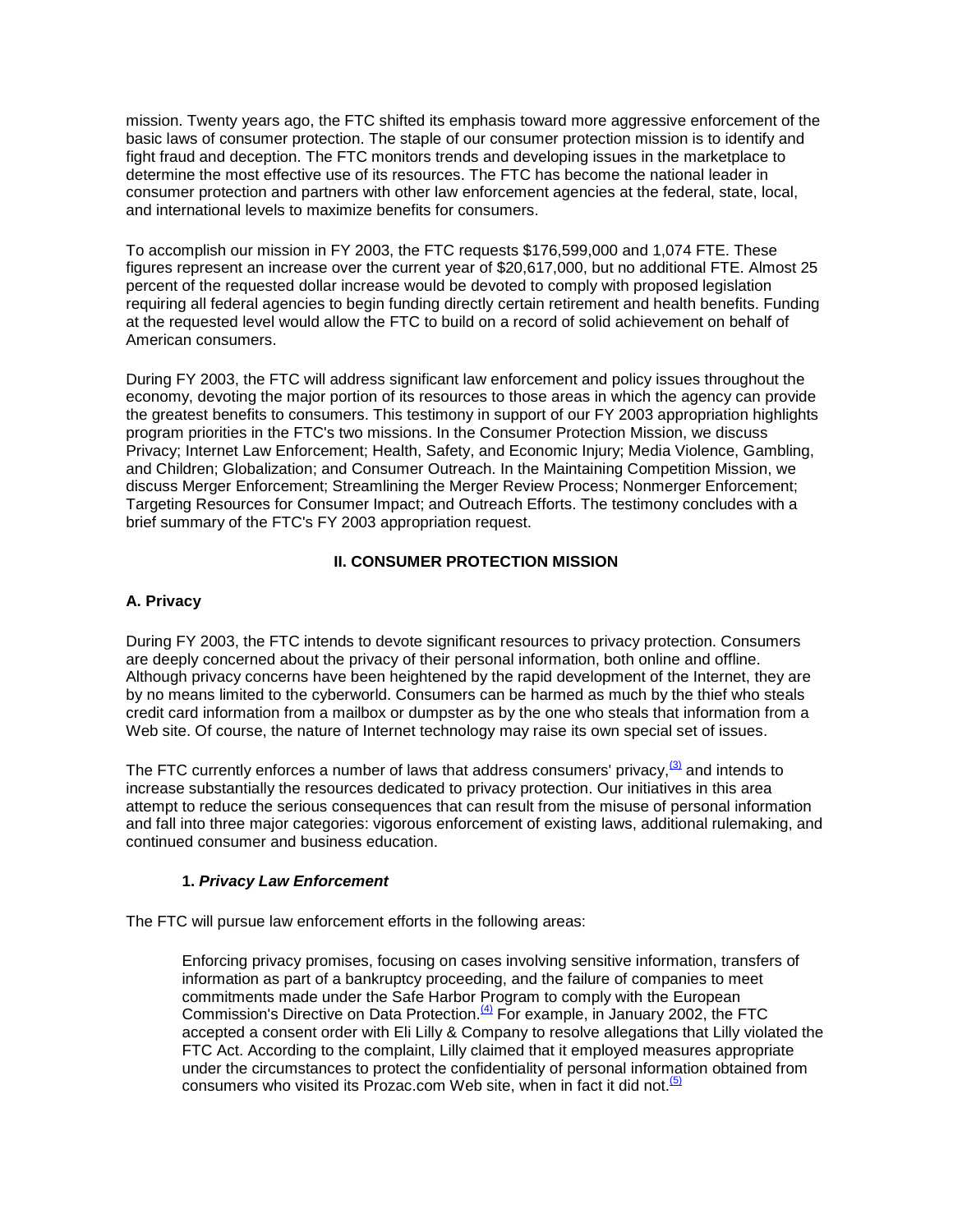Enforcing the Children's Online Privacy Protection Act (COPPA),  $\frac{(6)}{6}$  which prohibits the collection of personally identifiable information from young children without their parents' consent. Since 2001, the Commission has brought a number of COPPA enforcement actions resulting in more than \$100,000 in civil penalties. $\frac{(7)}{2}$ 

Bringing actions against fraudulent or deceptive spammers. In February of this year, the Commission launched a crackdown on deceptive junk email, or "spam," and announced six settlements with seven defendants who allegedly continued to send deceptive chain email after being warned that the chain email scheme was illegal. $^{88}$  The FTC maintains a special electronic mailbox, uce @ftc.gov, to which Internet customers can forward spam. This database currently receives 10,000 new pieces of spam every day. We will continue to use this mailbox to identify targets for law enforcement action.

Challenging "pretexting," the practice of fraudulently obtaining personal financial information, often by calling banks under the pretense of being a customer. Earlier this month, the Commission announced settlements in three federal district court actions against information brokers who allegedly engaged in illegal pretexting.<sup>(9)</sup>

Enforcing the privacy protections of the Fair Credit Reporting Act,<sup>(10)</sup> which ensures the integrity and accuracy of consumer credit reports and limits the disclosure of such information to entities that have "permissible purposes" to use the information.

#### **2.** *Privacy Rulemaking*

The Commission is engaged in the following rulemaking activities:

Considering proposed amendments to the Telemarketing Sale Rule,  $(11)$  which were announced in January 2002.<sup>(12)</sup> Among other things, the proposed amendments would create a national do-not-call list to allow consumers to make one call to remove their names from telemarketing lists. The proposed amendments also would address the misuse of "preacquired account information," lists of names and credit card account numbers of potential customers. Misuses include billing consumers who believed they were simply accepting a free trial, or billing consumers for products or services that they did not purchase.

Completing the current rulemaking on safeguarding consumers' financial information pursuant to the Gramm-Leach-Bliley Act.<sup>(13)</sup>

#### **3.** *Privacy- and Security-Related Consumer and Business Education and Outreach*

The agency will continue to conduct workshops and other educational activities:

Training law enforcement officials about identity theft. On March 14, 2002, the FTC, the U.S. Secret Service, and the Department of Justice kicked off a series of training seminars to provide local and state law enforcement officers with practical tools to enhance their efforts to combat identity theft. $\frac{(14)}{1}$ 

Collecting information about identity theft with the FTC's new ID Theft Affidavit. In February 2002, the FTC joined with several companies and privacy organizations to make available a universal identity theft affidavit that victims of identity theft can submit to creditors. This form will help victims recoup their losses and restore their legitimate credit records more quickly.

Continuing to explore and monitor the privacy implications of new and emerging technologies through workshops, reports, and other public meetings. Earlier this month, the FTC released a summary and update of the proceedings of a workshop sponsored by the Commission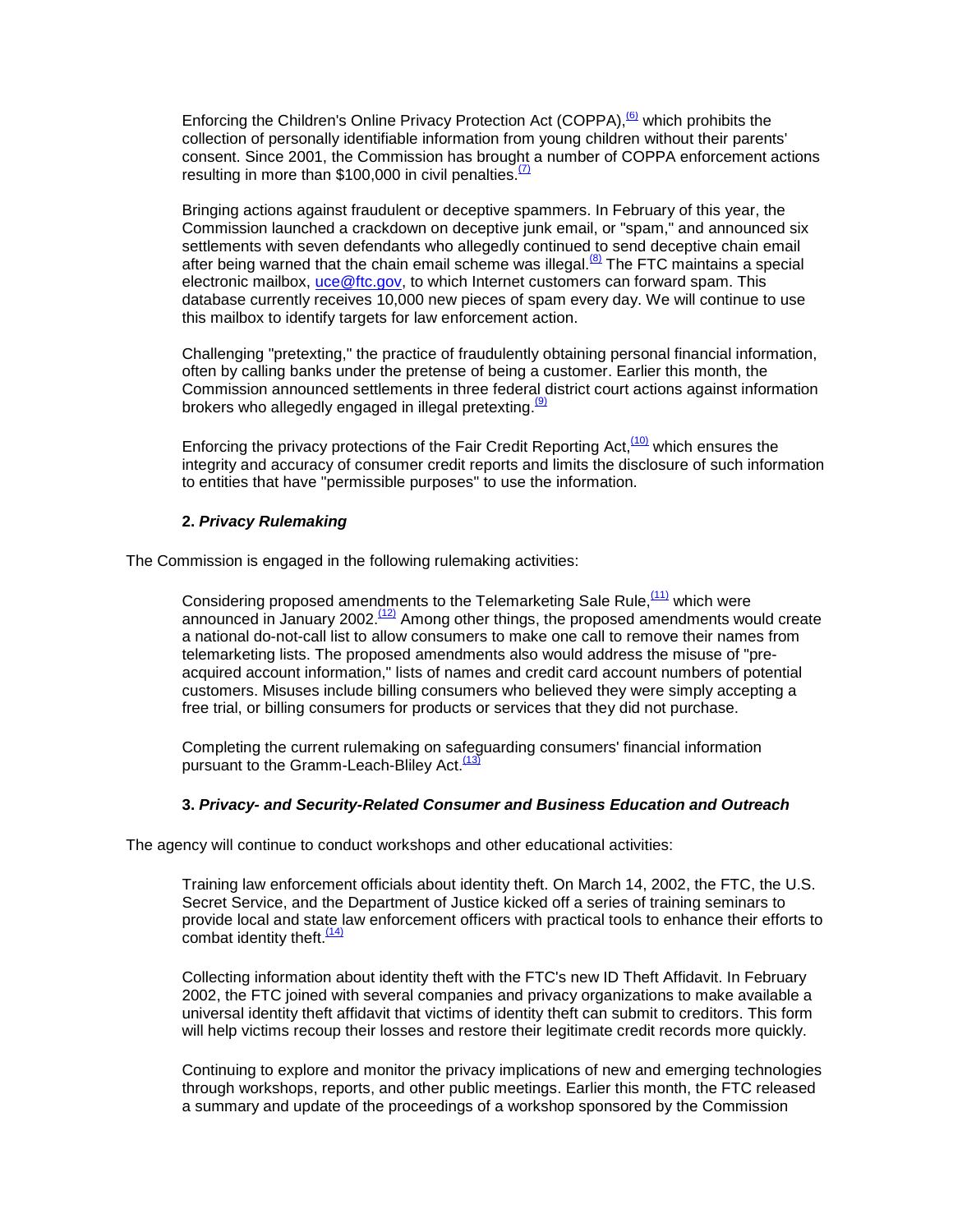titled, "The Mobile Wireless Web, Data Services, and Beyond: Emerging Technologies and Consumer Issues."(15) On May 20-21, 2002, the FTC will host a two-day public workshop to explore issues related to the security of consumers' computers and the personal information stored in them or in company databases. $(16)$ 

### **B. Internet Law Enforcement**

The FTC will continue aggressively to monitor the Internet to ferret out frauds and schemes. Since 1994, the early days of the Internet, the FTC has brought 222 Internet-related law enforcement actions against 688 defendants, stopping consumer injury estimated at more than \$2.1 billion. These cases often pose novel challenges: tracking anonymous fraud artists, unraveling complex technological schemes, and responding at lightning speed to frauds moving just as rapidly.

A growing number of these high tech schemes exploit the design and architecture of the Internet. A recent example is *FTC v. Zuccarini,* C.A. No. 01-CV-4854 (E.D. Pa., filed Sept. 25, 2001), in which the defendant allegedly used more than 5,000 copycat Web addresses to hijack surfers from their intended destinations to one of his Web sites, hold them captive, and pelt them with a barrage of ads, some of them pornographic. According to the FTC's complaint, the defendant was able to divert consumers who misspelled addresses of popular legitimate sites because he had registered multiple misspelled variations of those sites. Once he had lured consumers to his sites, the defendant "mousetrapped" them by disabling their browsers' "back" and "exit" commands. At the FTC's request, the court enjoined the defendant from continuing these activities. The FTC will seek an order requiring the defendant to disgorge as much as \$1 million in ill-gotten gains.

As in past years, the FTC's Internet fraud campaign is combating scams that jump from news headlines - this year, scams that have appeared since September 11th. The FTC, working with 30 State Attorneys General, the New York Better Business Bureau, the California Department of Health, the FDA, and other federal agencies identified more than 200 Web sites pitching products to protect against, detect, or treat illnesses caused by biological or chemical agents, including anthrax. These products, most of them bogus or ineffective, include herbal remedies for anthrax, air filters, gas masks, and do-it-yourself kits to test mail for anthrax. After identifying these Web sites, the FTC sent warning letters to the operators of 121 sites, and published two consumer alerts to warn the public that fraudsters follow the headlines and tailor their offers to prey upon the public's latest fears. As of March 1, 2002, 62 percent of those warned had dropped the troubling claims from their Web sites, and the FTC continues to monitor the remainder of the Web sites. The FTC brought two law enforcement actions against the operators of Web sites engaging in more egregious practices. In one case, the FTC obtained a federal court order prohibiting a marketer from selling anthrax home test kits. $\frac{(17)}{17}$  In second, the FTC has issued a consent order prohibiting a vendor from making anthrax cure claims for a colloidal silver product.  $(18)$ 

Because the Internet transcends national boundaries, future cases increasingly will involve crossborder scams. During the past fiscal year, the FTC, other federal agencies, state agencies and foreign agencies from nine countries participated in "Operation Top Ten Dot Cons." Through this sweep, the largest in FTC history, the FTC and its partners filed 209 actions around the world attacking the top 10 Internet scams, as identified by data received in our consumer complaint database.<sup>(19)</sup>

#### **C. Health Safety, and Economic Injury**

The Commission also will continue to bring law enforcement actions in cases involving consumers' health and safety, and in cases resulting in significant economic injury. Just two weeks ago, for example, the Commission announced consent agreements in cases challenging allegedly deceptive advertising claims that, as a good source of calcium, Wonder Bread helps children's minds work better and helps children remember things.<sup>(20)</sup> In a recent case involving significant economic injury,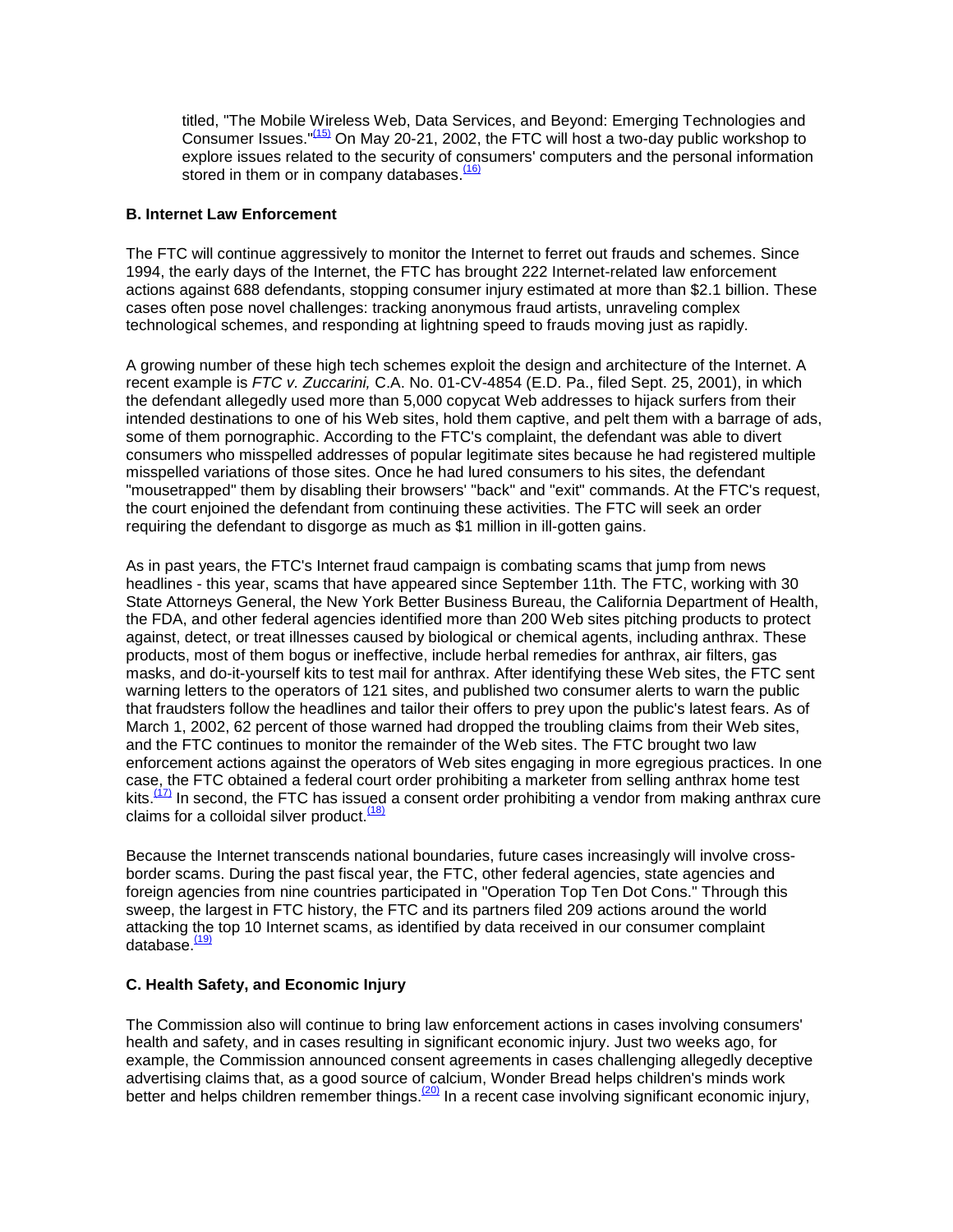the Commission announced that a group of "buying clubs" had agreed to pay \$9 million to settle charges by the FTC and State Attorneys General. The defendants were charged with misleading consumers into accepting trial buying club memberships and obtaining consumers' credit card account numbers without the consumers' knowledge or authorization from telemarketers pitching the buying clubs. Consumers then were enrolled in the clubs and charged up to \$96 in yearly membership fees.<sup>(21)</sup>

In addition, last month the FTC obtained a stipulated preliminary injunction in a federal district court action against the promoters of "Miss Cleo" psychic services.<sup>(22)</sup> The FTC's complaint alleges that the defendants misrepresented the cost of services both in advertising and during the provision of the services, billed for services that were never purchased, and engaged in deceptive collection practices, among other things. The FTC estimates that the defendants billed consumers at least \$360 million in connection with this alleged scheme.

## **D. Media Violence, Gambling, and Children**

The FTC is continuing to monitor violent media directed toward children, and appreciates the leadership of Senators Hollings, McCain, Gregg, and other Subcommittee members on this issue. In a September 2000 report, the agency reported that the entertainment industry targeted advertising and promotion of violent video games, movies, and music to children.<sup>(23)</sup> We received requests from Congress to take a variety of steps to follow up on this report. In particular, this Subcommittee requested that the FTC continue its efforts in child protection through three related initiatives: consumer research and workshops, an underage shopper retail compliance survey, and marketing and data collection.<sup>(24)</sup>

In response to these requests, in April 2001 the FTC released a follow-up report outlining improvements in the movie and electronic game industries but finding no appreciable change in the music industry's target marketing practices.<sup>(25)</sup> The agency released a second follow-up report in December 2001, finding that the movie and electronic game industries had made continued improvements. The December 2001 report also found that the music industry had made some progress in disclosing parental advisory label information in its advertising, but the Commission's review of advertising placement showed that the music industry had not altered its marketing practices since the September 2000 report.<sup> $(26)$ </sup> The December report also described the results of a second underage shopper retail compliance survey. The FTC will release a third follow-up report in June 2002. In addition, as requested by this Subcommittee, the Commission's staff is conducting research on appropriate consumer education messages for parents. The Commission is also working to respond to the language in last year's appropriations bill regarding the marketing of on-line gambling sites to children. We will be reporting our findings and announcing a consumer education initiative in the near future.

# **E. Globalization**

The FTC will continue to respond to the challenges created by the increasingly global marketplace. First, the FTC will participate in international efforts to craft policies and self-regulatory programs to protect consumers. Second, we will build new international partnerships to tackle cross-border fraud through information sharing and coordinated law enforcement. An example is the FTC's participation in the International Marketing Supervision Network (IMSN), a network of consumer protection and fair trade organizations from more than two dozen countries. The IMSN identifies worldwide enforcement issues, facilitates the sharing of information about cross-border commercial activities affecting consumer interests, and encourages international cooperation among law enforcement agencies. Another example is [econsumer.gov,](http://www.econsumer.gov/) a joint effort by the United States and fifteen other countries to gather and share cross-border e-commerce complaints.

Third, to meet the challenge of identifying critical consumer issues in the global marketplace, the FTC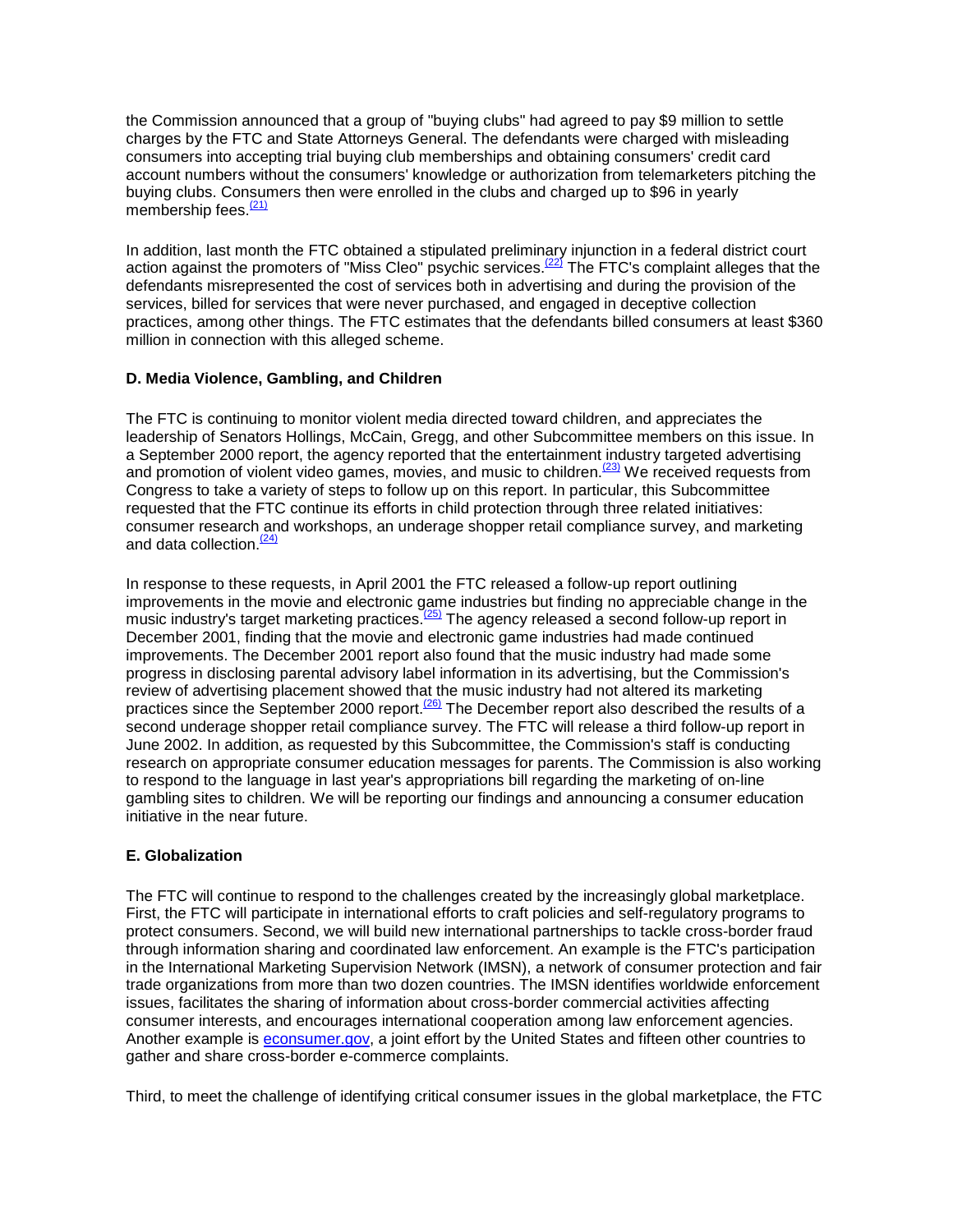plans to continue to use its *Consumer Information System*, a consumer complaint database, to identify and target the most serious consumer problems. By sharing fraud complaints with a broad group of law enforcement partners through the secure *Consumer Sentinel* Web site, the FTC enhances the effectiveness of law enforcement agencies across the United States, Canada, and Australia. The FTC also will continue training enforcement officials on how to bring cases involving new technologies. Since FY 2001, the FTC has educated more than 1,750 law enforcement personnel from more than 20 countries, 38 states, 23 U.S. federal agencies, and 19 Canadian agencies on use of the fraud database.

## **F. Consumer Outreach**

Just as consumer outreach is a key component of the FTC's efforts to protect consumers' privacy, the FTC will continue to place great emphasis on consumer outreach involving fraud and deception. Our consumer education programs provide two key benefits. First, they inform consumers of their rights under various consumer protection laws. Second, they give consumers the information they need to identify and avoid fraud and deception in the marketplace. In FY 2002, the FTC will use national and local media, state and local government agencies, business and consumer groups, and the *[ftc.gov](http://www.ftc.gov/)* and *[consumer.gov](http://www.consumer.gov/)* Web sites to reach millions of consumers across the country. The FTC also will continue to reach consumers through its Consumer Response Center and the hundreds of consumer protection organizations that distribute FTC materials and provide links to the FTC Web site. In FY 2001, the FTC issued 77 publications, distributed more than 5.4 million print publications, and logged more than 9.6 million accesses of its publications on the *[ftc.gov](http://www.ftc.gov/)*Web site. The FTC also will continue to host workshops to highlight the FTC's activities and resources for Congressional district office staff. By July of this year, the FTC will have held workshops in each of its regional offices for all Congressional district offices.

#### **III. MAINTAINING COMPETITION MISSION**

#### **A. Merger Enforcement**

Merger enforcement will continue as a major focus of the competition agenda for FY 2003. Stopping mergers that lessen competition ensures that consumers will have the benefit of lower prices and greater choice in their selections of goods and services. The recently revised Hart-Scott-Rodino Act  $($ "HSR") $(27)$  filing threshold, coupled with economic conditions during the last fiscal year, reduced the number of reportable filings by approximately two-thirds from their peak. Reported mergers, however, continue to increase in scope, complexity, and size. In FY 2001 alone, the total value of all reported mergers was over \$1 trillion. Large, multifaceted transactions - the ones still subject to HSR - are the ones most likely to raise antitrust issues, and typically involve a number of separate product and geographic markets, each requiring analysis.<sup>(28)</sup> Further, mergers in high tech markets require careful analysis, because new technical issues continue to emerge.

We will devote resources to searching for mergers that are no longer subject to premerger reporting requirements under HSR, but that could be anticompetitive. While the revised HSR filing threshold eliminated the reporting requirement for smaller mergers, it did not change the substantive standard of legality under section 7 of the Clayton Act.<sup>(29)</sup> The agency will be alert to smaller mergers that could harm consumers by substantially lessening competition. Since the fiscal year began, the FTC has opened investigations into mergers that were not reportable under the HSR Act, and has issued an administrative complaint challenging one merger that fell below the amended HSR threshold.<sup>(30)</sup>

Litigation to challenge anticompetitive mergers requires significant resources. While the FTC resolves most merger cases through settlement (this fiscal year we have obtained settlements of ten administrative or court complaints),<sup>(31)</sup> it is sometimes necessary to litigate challenges to certain proposed or consummated mergers. Since the fiscal year began, the Commission has authorized the staff to file complaints in five merger cases, three of which are in litigation<sup>(32)</sup> and two of which have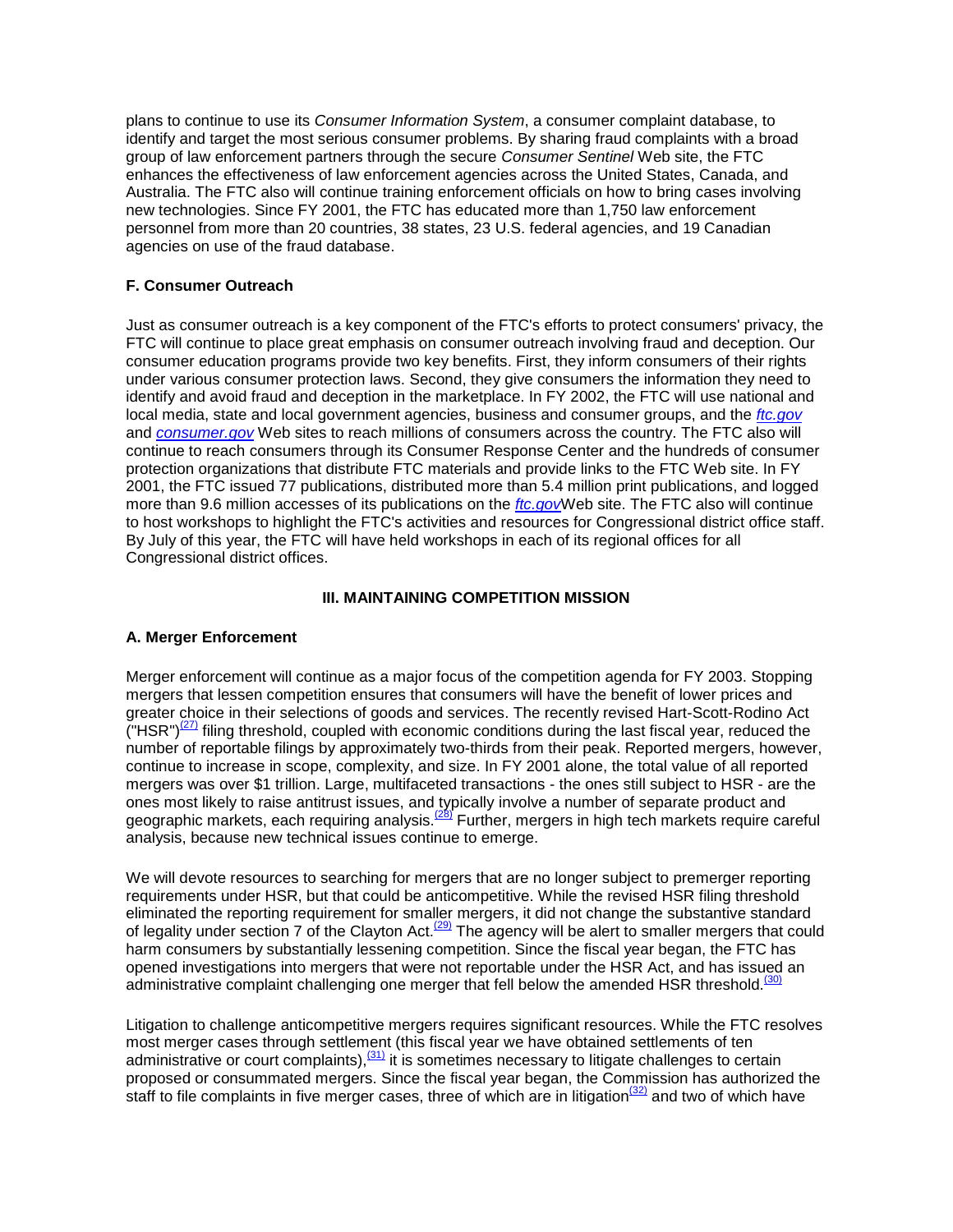settled.<sup>(33)</sup> The FTC must have the resources and expertise needed to support effective challenges in complex and high-stakes cases to protect consumers from higher prices, limited choices, and thwarted innovation.

## **B. Streamlining the Merger Review Process**

The FTC has been working with the Antitrust Division at the Department of Justice to establish procedures to make the HSR merger review process more efficient and transparent. The FTC has focused on several areas for streamlining, including:

- *Electronic Premerger Filing*. As part of an overall movement to make government more accessible electronically, the FTC, working with DOJ, will accelerate its efforts in FY 2003 to develop an electronic system for filing HSR premerger notifications. E-filing will reduce filing burdens for businesses and government and create a valuable database of information on merger transactions to inform future policy deliberations.
- *Burden Reduction in Investigations***.** The agencies have taken steps to reduce the burden in document productions responsive to requests for additional information under the HSR Act ("second requests"). In response to legislation amending the HSR Act, $(34)$  the FTC amended its rules of practice to incorporate new procedures. The rule requires Bureau of Competition staff to schedule conferences to discuss the scope of a second request with the parties and also establishes a procedure for the General Counsel to review the request and rule promptly on any remaining unresolved issues.<sup>(35)</sup> Measures adopted include a process for seeking modifications or clarifications of second requests, and expedited senior-level internal review of disagreements between merging parties and agency staff; streamlined internal procedures to eliminate unnecessary burdens and undue delays; and implementation of a systematic management status check on the progress of negotiations on second request modifications. In addition, we recently have announced that agency staff will participate in a series of discussions with the bar and other interested parties to elicit suggestions on further improvements to the second request process, and to provide information on our investigation procedures.
- *Improved FTC/DOJ Clearance Process*. The achievement of an efficient division of work between the two federal antitrust enforcement agencies has occupied the energies of the Department of Justice and the FTC since the Commission began operating in March 1915. For many years, the two agencies have allocated matters mainly on the basis of their relative expertise. For the most part, this arrangement has worked smoothly. In the last decade, however, the convergence of industries increasingly has blurred the lines between the agencies' historical areas of responsibility. Consequently, clearance disputes have become both more common and, in the case of major clearance disputes, more contentious.<sup>(36)</sup> On average, from 1982 through 1989, 10 clearance disputes arose each year. In contrast, between 1990 and 2001, the annual number of contested matters has equaled or exceeded 45, and in three years exceeded 100. On average, 83 clearance disputes occurred annually during this period.
- These disputes result in significant delays. Delays averaging three weeks occurred in 24 percent of the matters on which either agency sought clearance from the beginning of FY 2000 through January 28, 2002. Cumulatively, these investigations were delayed by 4,521 business days - more than 17 years. During this time, neither agency could investigate potentially serious allegations of illegal behavior.<sup>(37)</sup> Recognizing the severity of the problem, FTC Chairman Robert Pitofsky and Assistant Attorney General Joel Klein attempted to negotiate a global clearance agreement for over a year, but could not reach consensus.
- Consistent with his authority,  $\frac{(38)}{8}$  Chairman Muris negotiated a new clearance agreement with Assistant Attorney General for Antitrust Charles James.<sup>[39]</sup> The new agreement will allocate matters between the two agencies more efficiently, rationally, and predictably. This agreement allocates primary areas of responsibility for antitrust enforcement on an industrywide basis, and implements expedited clearance dispute resolution procedures. The new agreement will enhance the quality of antitrust enforcement, and will benefit businesses,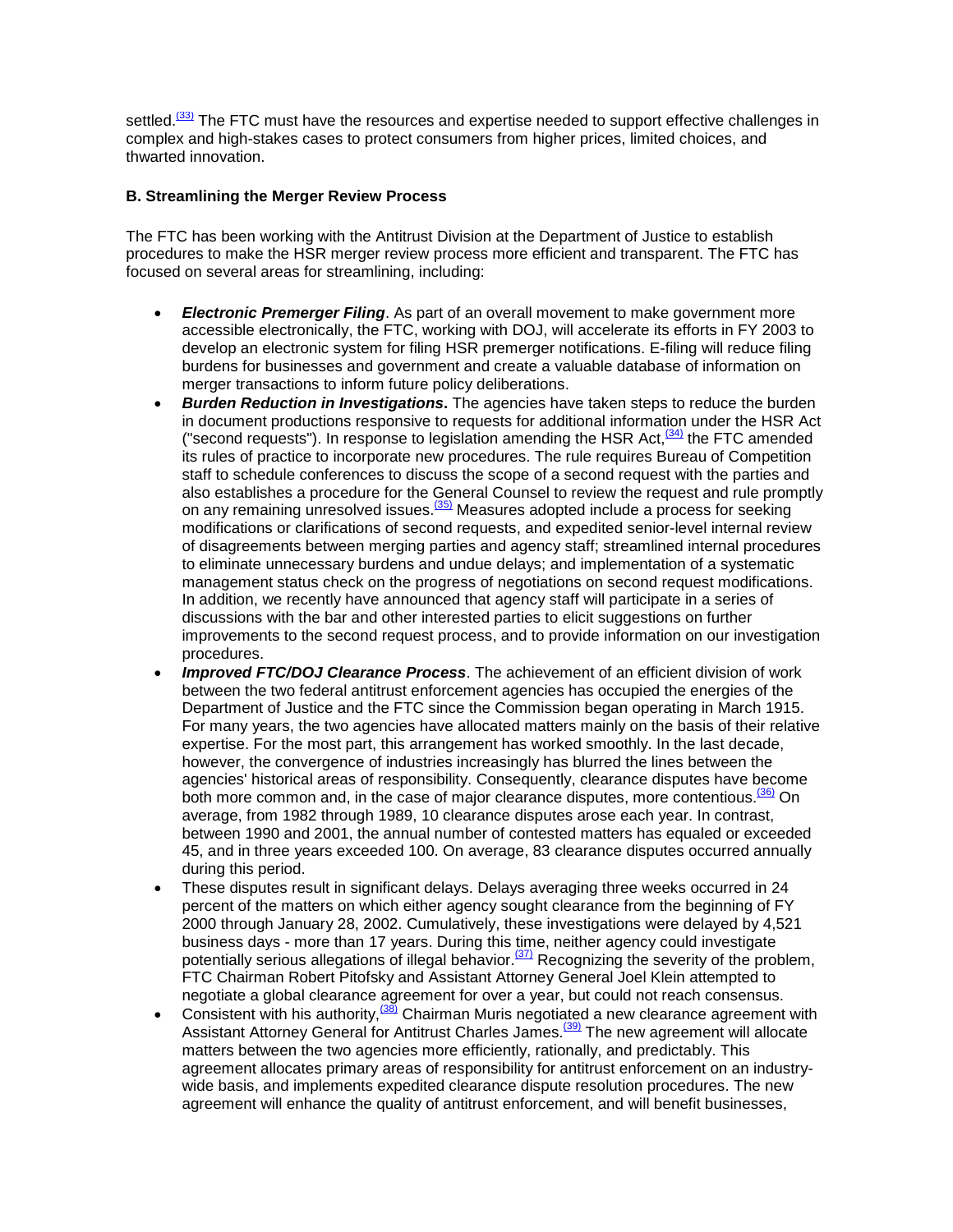consumers, and taxpayers. $(40)$  Moreover, an agreement that allocates primary areas of enforcement responsibility enjoys overwhelming support within the antitrust and business communities. $\frac{(41)}{11}$  The clearance agreement requires that the agency heads review the allocation of industries in four years to determine whether the goal of efficiently and rationally allocating competition matters is being achieved.

In response to concerns about the agreement expressed by the Chairman of this Subcommittee, the agencies have provided information on clearance procedures, the historical allocation of matters, and clearance delays. We will, of course, provide any additional information that the Subcommittee desires.

### **C. Nonmerger Enforcement**

The FTC will continue the trend, begun last year, to devote more resources to nonmerger enforcement. In FY 2001, the agency opened 56 nonmerger investigations, more than double the number of such investigations begun in the previous year, when deadline-sensitive HSR merger investigations siphoned away resources allocated for nonmerger work. Thus far in FY 2002, the agency has opened 15 nonmerger investigations. The major focus of our nonmerger work will concern activities among competitors, reflecting the broad consensus in antitrust policy that horizontal arrangements that fix prices or restrict output are the ones most likely to harm consumers.

Efforts in this area are producing benefits for consumers. Just last month, the FTC settled litigation against American Home Products (AHP) to resolve charges that Schering-Plough Corporation (Schering) illegally agreed to pay AHP millions of dollars in exchange for AHP's agreement to delay introduction of a generic potassium chloride supplement, which would have competed with Schering's branded K-Dur 20, used to treat patients with low potassium, which can lead to cardiac problems.<sup>(42)</sup> In another recent matter, the agency achieved a settlement with one defendant in a price-fixing case last fiscal year, and is presently in litigation with the other defendant.  $\frac{(43)}{(43)}$ 

The settlement with AHP marks the third instance in which the FTC has reached a settlement with generic or branded drug manufacturers regarding alleged anticompetitive conduct designed to delay generic entry.<sup>(44)</sup> A major portion of the American health care dollar purchases prescription drugs, and we will continue our efforts to prevent firms from engaging in anticompetitive practices that raise drug prices. In particular, we will strive to ensure that anticompetitive practices do not delay market entry of generic drugs, which cost less than name-brand pharmaceuticals. We will seek to ensure that protections provided to drug innovators under the Hatch-Waxman Act are not abused to the detriment of consumers. As you know, Hatch-Waxman was designed to increase the flow of new pharmaceuticals into the marketplace by carefully balancing two public policy objectives: encouraging vigorous competition from generic drugs, while maintaining incentives to invest in the development of innovator drugs.

In addition to agreements between makers of brand-name drugs and makers of generics, under which the generic entrant is essentially paid not to compete, the FTC continues to investigate unilateral conduct by branded manufacturers designed to forestall competition. For example, some branded manufacturers list additional patents in the FDA's "Orange Book," often shortly before their original patents expire, which sets the stage for launching patent infringement suits against generic drug firms poised to enter the market. Under Hatch-Waxman, such litigation triggers an automatic 30 month stay on FDA approval of the generic drug. If the listings do not meet statutory and regulatory requirements, their inclusion in the Orange Book may constitute unlawful restraints on competition.<sup>(45)</sup>

To uncover whether strategies such as these are isolated examples or represent patterns of anticompetitive conduct, the Commission has undertaken a study, as requested by Representative Henry Waxman, to provide a more complete picture of how generic competition has developed under the Hatch-Waxman Act. The Commission has issued nearly 100 orders to innovator and generic drug companies to obtain documents related to the issues identified through investigations and to identify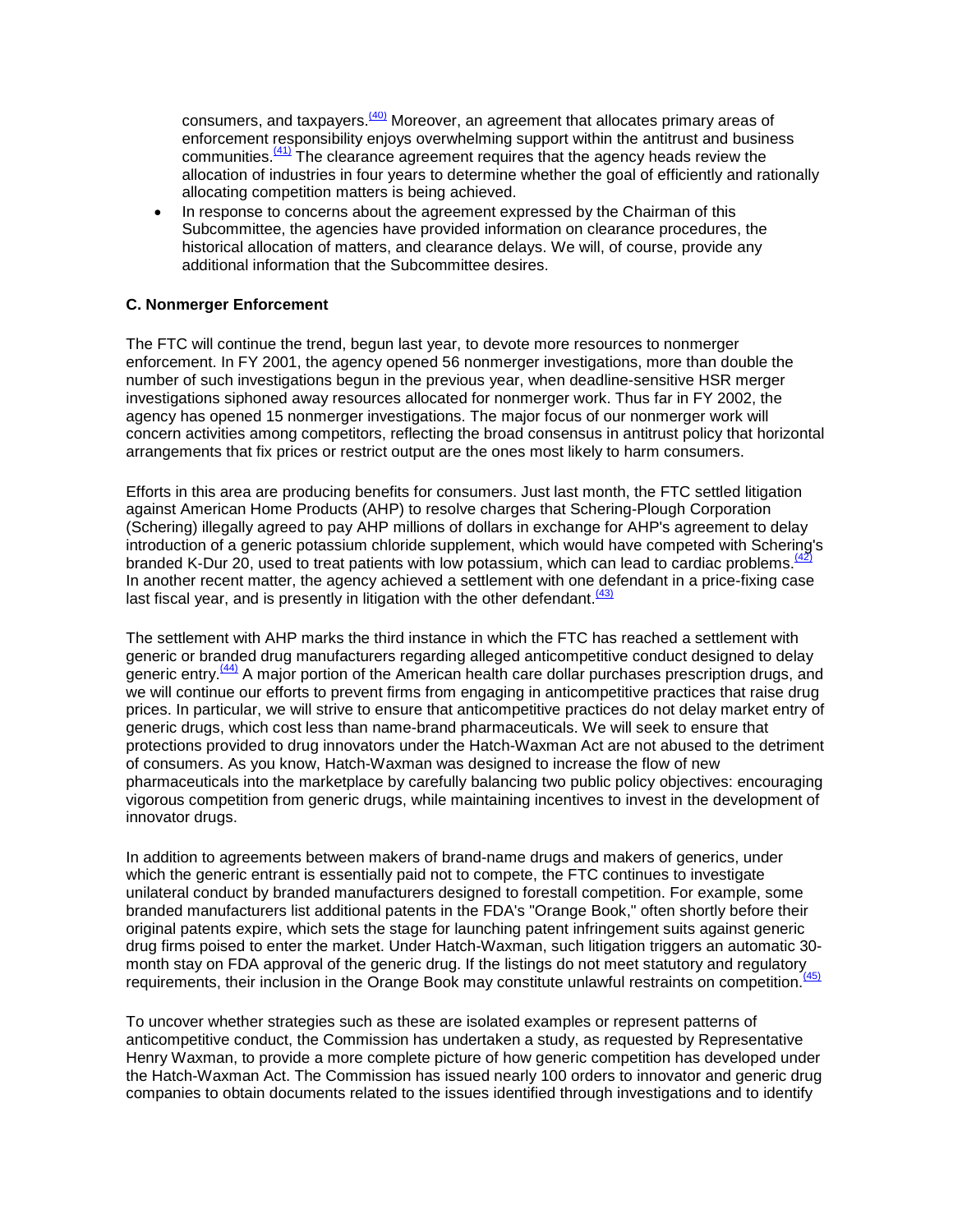any other anticompetitive strategies that may exploit certain Hatch-Waxman provisions. The facts obtained through this study may provide a basis for policy recommendations in this area.

# **D. Targeting Resources for Consumer Impact**

In both its merger and nonmerger programs, the FTC will continue to focus competition resources in sectors of the economy that have a substantial impact on consumers' wallets. Because of the important cost implications for consumers, one critical area is health care. Health related products and services account for over 13 percent of gross domestic product, up from 10.9 percent in 1988.<sup>(46)</sup> In addition to preserving opportunities for generic drugs to compete, the FTC's enforcement agenda also includes agreements among doctors and other health professionals to restrict competition, codes of conduct containing anticompetitive provisions, and mergers of hospitals and suppliers of health care products.

Another critical sector is energy. Representing a significant portion of the total U.S. economic output, energy is a vital input to virtually all parts of the economy. The FTC has garnered considerable experience with energy issues over the past two decades, investigating numerous oil mergers and bringing cases in appropriate instances. Recently, the FTC obtained two significant settlements to prevent loss of competition resulting from the Chevron/Texaco<sup>(47)</sup> and Valero/Ultramar Diamond<sup>(48)</sup> mergers.<sup>(49)</sup> To understand current issues involving energy markets, the agency has recently announced that we will hold a second public conference to examine factors that affect prices of refined petroleum products in the U.S. The agency held a preliminary conference on the subject last fiscal year. In addition, the FTC will continue to investigate pricing behavior, where appropriate, in energy markets. In just the past year, we investigated various price spikes or pricing anomalies in petroleum products. Staff also investigated the gasoline price spikes in the aftermath of the September 11th terrorist attacks. Thus far, we have found no evidence of collusive activity in violation of the antitrust laws. Commission investigations nonetheless both have a deterrent effect on wrongdoing and provide the basis for action when anticompetitive practices have occurred.

Yet another sector of the economy involves high tech industries. Our economy increasingly has become more knowledge-based; for some companies, patent portfolios represent far more valuable assets than manufacturing or other physical facilities. Thus, an increasing number of the FTC's competition matters require the application of antitrust law to conduct relating to intellectual property. Both antitrust and intellectual property law share the common purposes of promoting innovation and enhancing consumer welfare. On occasion, however, there have been tensions in how to manage the intersection between the doctrines, as well as questions about how best to spur innovation through competition and intellectual property law and policy. The FTC and DOJ currently are holding a series of hearings on competition and intellectual property law and policy to help understand the interplay between intellectual property and antitrust law.<sup>(50)</sup> Issues to be addressed in the hearings include standard-setting, cross-licensing and patent pools, unilateral refusals to deal, proliferation of patents, and the changing scope of patents. In addition to the hearings, we continue to pursue antitrust investigations involving issues concerning intellectual property.

# **E. Outreach Efforts**

The FTC will continue competition outreach to various constituencies during FY 2003. Among these efforts, the agency strives to increase understanding and awareness of important emerging industries and issues, such as business-to-business (B2B) and business-to-consumer (B2C) electronic commerce. The FTC also increases awareness of antitrust law through guidance to the business community; outreach efforts to Federal, state and local agencies, business groups, and consumers; the development and publication of antitrust guidelines and policy statements; speeches; and publications. The agency will assess the need for additional workshops, and whether its ongoing outreach efforts effectively target audiences and address critical issues in the marketplace.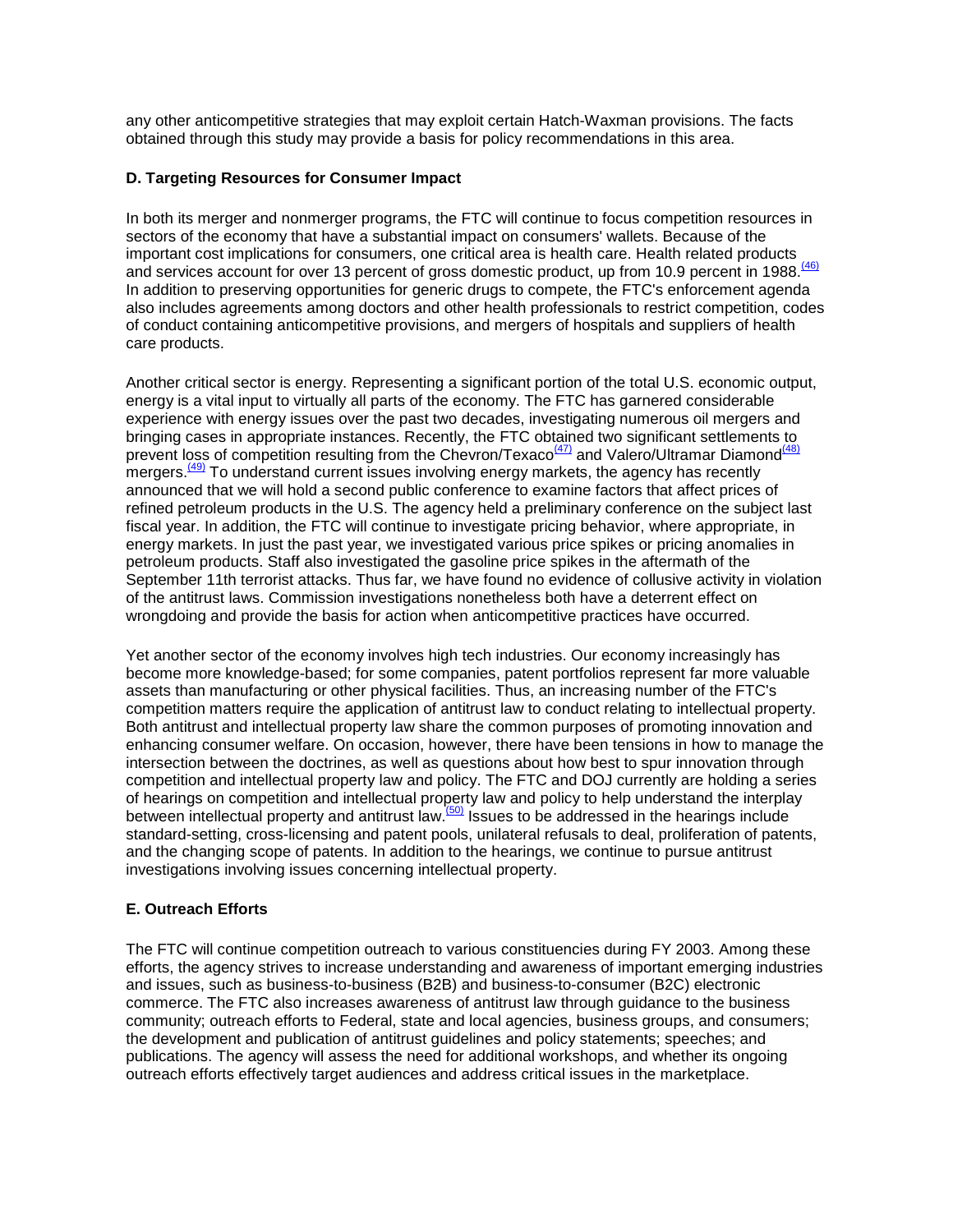#### **IV. NEEDED RESOURCES - FISCAL YEAR 2003**

To accomplish our mission in FY 2003, the FTC requests \$176,509,000 and 1,074 FTE. The increase of \$20,527,000 over FY 2002 includes:

- \$7,352,000 for base expenses (including pay raises, non-pay inflation, increased rental of space, and increased Consumer Response Center contract costs);
- \$5,000,000 for expenses related to generating a National Do-Not-Call List to protect consumers' privacy;
- \$3,265,000 for systems support and the increased physical security for staff; and
- \$4,910,000 to comply with proposed legislation (to require agencies to pay the full Government share of accruing costs of retirement for current CSRS employees and postretirement health benefits).

The FTC's FY 2003 budget request is calculated based on using two sources of offsetting collections: an estimated \$173,509,000 from HSR Premerger Filing Fees and an estimated \$3,000,000 from a new Do-Not-Call fee. The HSR fee estimate is based on a three-tiered filing rate structure mandated by Congress, with an effective date of February 1, 2001. The new Do-Not-Call fee would be assessed, collected, and used to cover the costs of developing, implementing, and maintaining a national database of telephone numbers of consumers who choose not to receive telephone solicitations from telemarketers. This new fee structure will be subject to notice and comment as part of a rulemaking process.

**\* \* \* \* \* \***

Mr. Chairman, the FTC appreciates your past support and that of this Subcommittee. I would be happy to answer any questions that you and other Members may have about the FTC's budget request and programs.

#### **Endnotes:**

1. The written statement represents the views of the Federal Trade Commission. My oral presentation and responses are my own and do not necessarily reflect the views of the Commission or of any other Commissioner.

2. The FTC has broad law enforcement responsibilities under the Federal Trade Commission Act, 15 U.S.C. § 41 *et seq*. With certain exceptions, the statute provides the agency with jurisdiction over nearly every sector of the economy. Certain entities, such as depository institutions and common carriers, as well as at the business of insurance, are wholly or partially exempt from FTC jurisdiction. In addition to the FTC Act, the FTC has enforcement responsibilities under more than 40 additional statutes and more than 30 rules governing specific industries and practices.

3. *See, e.g.,* Federal Trade Commission Act, 15 U.S.C. § 41 *et seq*. (prohibiting deceptive or unfair acts or practices, including violations of stated privacy policies); Fair Credit Reporting Act, 15 U.S.C. § 1681 *et seq.* (addressing the accuracy, dissemination, and integrity of consumer reports); Telemarketing and Consumer Fraud and Abuse Prevention Act, 15 U.S.C. § 6101 *et seq.* (including the Telemarketing Sales Rule, 16 C.F.R. Part 310) (prohibiting telemarketers from calling at odd hours, engaging in harassing patterns of calls, and failing to disclose the identity of the seller and purpose of the call); Children's Online Privacy Protection Act, 15 U.S.C. § 6501 *et seq.* (prohibiting the collection of personally identifiable information from young children without their parents' consent); Identify Theft and Assumption Deterrence Act of 1998, 18 U.S.C. §1028 (directing the FTC to collect identity theft complaints, refer them to the appropriate credit bureaus and law enforcement agencies, and provide victim assistance); Gramm-Leach-Bliley Act, 15 U.S.C. § 6801 *et seq.* (requiring financial institutions to provide notices to consumers and allowing consumers (with some exceptions) to choose whether their financial institutions may share their information with third parties).

4. The European Commission's Directive on Data Protection became effective in October 1998, and prohibits the transfer of personal data to non-European Union nations that do not meet the European "adequacy" standard for privacy protection. To bridge different privacy approaches between the U.S. and the EU, and to provide a streamlined means for U.S. organizations to comply with the Directive, the U.S. Department of Commerce, in consultation with the European Commission, developed a "Safe Harbor" framework, which was approved by the EU in July 2000. Companies that self-certify to the Department of Commerce that they comply with the Safe Harbor Principles may be deemed by the EU to provide "adequate" privacy protection under the EU Directive. The FTC will give priority to referrals of non-compliance with safe harbor principles from EU Member States. *See* Department of Commerce's Safe Harbor Website[, www.export.gov/safeharbor.](http://www.export.gov/safeharbor)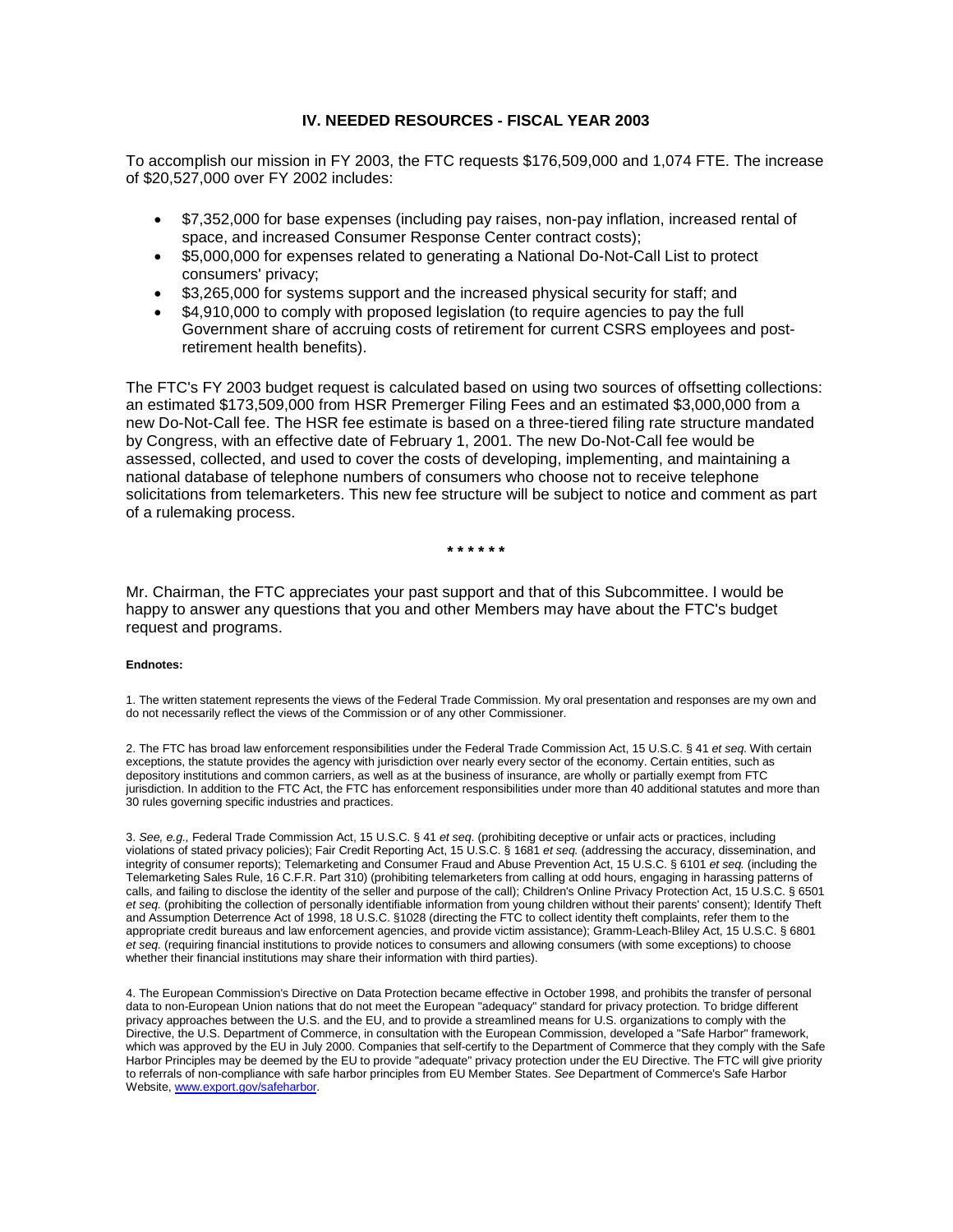5. *Eli Lilly & Co.*, No. 012-3214 (Jan. 18, 2002) (consent agreement accepted subject to public comment).

6. 15 U.S.C. § 6501 *et seq*.

7. *United States v. American Pop Corn Co.*, No. C02-4008DEO (N.D. Ia., Feb. 28, 2002) (consent decree); *United States v. Lisa Frank, Inc.*, No. 01-1516-A (E.D. Va., Oct. 3, 2001) (consent decree); *United States v. Looksmart, Ltd.*, No. 01-606-A (E.D. Va., Apr. 23, 2001) (consent decree); *United States v. Bigmailbox.com, Inc.*, No. 01-605-A (E.D. Va., Apr. 23, 2001) (consent decree); *United States v. Monarch Servs., Inc.*, No. AMD 01 CV 1165 (D. Md., Apr. 20, 2001) (consent decree).

8. *FTC v. Boivin*, No. 8:02-CV-77-T-26 MSS (M.D. Fla., Jan. 15, 2002) (consent decree); *FTC v. Estenson*, No. A3-02-10 (DND, Feb. 5, 2002) (consent decree); *FTC v. Larsen*, No. 8:02-CV-76-T-26MAP (M.D. Fla., Jan. 16, 2002) (consent decree); *FTC v. Lutheran*, No. 02 CV 0095 K (RAB) (S.D. Cal., Jan. 18, 2002) (consent decree); *FTC v. Va*, No. 02-60062-Civ-Zloch (S.D. Fla., Jan. 18, 2002) (consent decree); *FTC v. Pacheco*, No. 02-CV-31L (D.R.I., Jan. 22, 2002) (consent decree).

9. "Information Brokers Settle FTC Charges," FTC Press Release (Mar. 8, 2002), available at <[<http://www.ftc.gov/opa/2002/03/pretextingsettlements.htm>](http://www.ftc.gov/opa/2002/03/pretextingsettlements.htm)>.

10. 15 U.S.C. § 1681 *et seq*.

11. *See* Telemarketing Sales Rule, 16 C.F.R. Part 310.

12. 67 Fed. Reg. 4492 (Jan. 30, 2002).

13. The Gramm-Leach-Bliley Act, 15 U.S.C. §§ 6801(b) and 6805(b), requires the FTC to issue a rule establishing appropriate standard for safeguards to ensure the security, confidentiality, and integrity of customer records and information.

14. *See* Identity Theft and Assumption Deterrence Act of 1998, 18 U.S.C. § 1028. This Act makes the FTC a central clearinghouse for identity theft complaints. Under the Act, the FTC is required to log and acknowledge such complaints, provide victims with relevant information, and refer their complaints to appropriate entities (*e.g.*, the major consumer reporting agencies and other law enforcement agencies).

15. The report is available at <[<http://www.ftc.gov/opa/2002/03/wireless.htm>](http://www.ftc.gov/opa/2002/03/wireless.htm)>.

16. *See* "FTC to Host Public Workshop on Consumer Information Security," FTC Press Release, available at <[<http://www.ftc.gov/opa/2002/03/security.htm>](http://www.ftc.gov/opa/2002/03/security.htm)>.

17. *FTC v. Vital Living Products, Inc.*, Civ. No. 3:02CV74-MU (W.D.N.C., proposed consent decree filed with court, Feb. 25, 2002).

18. *Kris A. Pletschke,* C-4040 (Feb. 22, 2002) (consent order).

19. The top 10 targeted frauds were: Internet Auction Fraud, Internet Service Provider Schemes, Internet Web Site Design/Promotions (Web Cramming, Internet Information and Adult Services), Credit Card Cramming, Multi-level Marketing/Pyramid Schemes, Business Opportunities and Work-At-Home Scams, Investment Schemes and Get-Rich-Quick Schemes, Travel/Vacation Fraud, Telephone/Pay-Per-Call Solicitation Frauds (including modem dialers and videotext), and Health Care Frauds.

20. *Interstate Bakeries Corp.,* File No. 012 3182 I (consent agreement accepted subject to public comment, Mar. 6, 2002); *Campbell Mithun LLC*, File No. 012 3182 (consent agreement accepted subject to public comment, Mar. 6, 2002).

21. *FTC v. Ira Smolev,* No. 01-8922-Civ-Zloch (S.D. Fla., consent decree entered as to all except two defendants, Nov. 28, 2001).

22. *FTC v. Access Resource Services, Inc.,* No. 02-60226 Civ. Gold (S.D. Fla., stipulated preliminary injunction entered Feb. 20, 2002).

23. Federal Trade Commission, *Marketing Violent Entertainment to Children: A Review of Self-Regulation and Industry Practices in the Motion Picture, Music Recording & Electronic Game Industries* (Sept. 2000), available at <[<http://www.ftc.gov/reports/violence/vioreport.pdf>](http://www.ftc.gov/reports/violence/vioreport.pdf)>.

24. Conf. Rpt. on H.R. 2500 (FY 02 appropriations), H.Rep. No. 278, 107th Cong., 1st Sess. 162 (Nov. 9, 2001).

25. Federal Trade Commission, *Marketing Violent Entertainment to Children: A Six-Month Follow-Up Review of Industry Practices in the Motion Picture, Music Recording & Electronic Game Industries* (April 2001), available at <[<http://www.ftc.gov/reports/violence/violence010423.pdf>](http://www.ftc.gov/reports/violence/violence010423.pdf)>.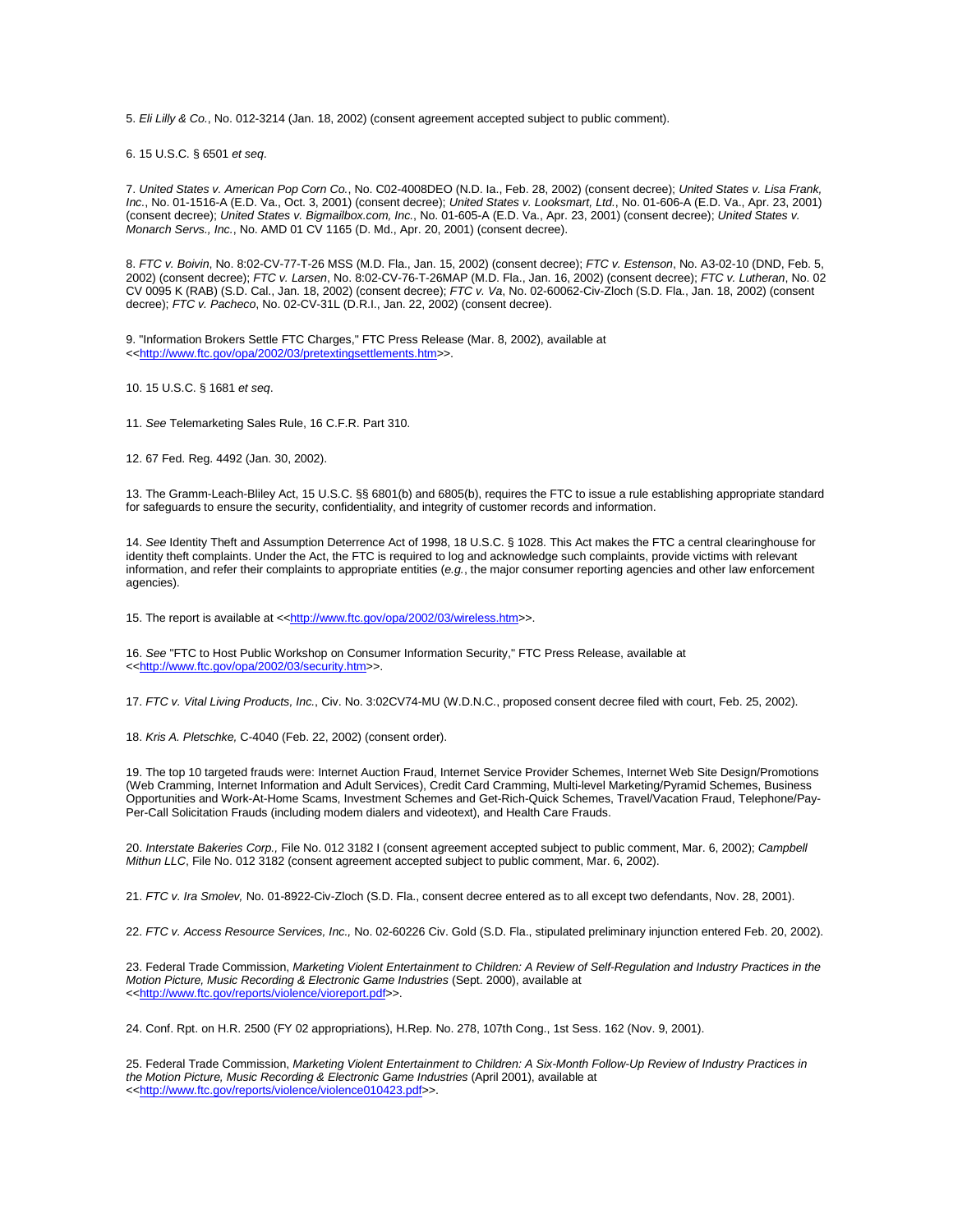26. Federal Trade Commission, *Marketing Violent Entertainment to Children: A One-Year Follow-Up Review of Industry Practices in the Motion Picture, Music Recording & Electronic Game Industries* (Dec. 2001), available at <[<http://www.ftc.gov/os/2001/12/violencereport1.pdf>](http://www.ftc.gov/os/2001/12/violencereport1.pdf)>.

27. 15 U.S.C. § 18a, as amended, Pub. L. No. 106-553; 114 Stat. 2762 (2000).

28. For example, the FTC's settlement agreement in *Chevron Corp./Texaco Inc.*, No. C-4023 (Jan. 2, 2002) (consent order), provided for relief in (1) retail gasoline markets in numerous metropolitan areas in various parts of the country, including Alaska and Hawaii, the western United States (including Arizona, Idaho, Nevada, New Mexico, Oregon, Utah, Washington, and Wyoming), and the southern United States (including Alabama, Florida, Georgia, Kentucky, Louisiana, Mississippi, North Carolina, Oklahoma, Tennessee, Texas, Virginia, and West Virginia); (2) marketing of CARB gasoline in California; (3) refining and bulk supply of CARB gasoline for sale in California; (4) refining and bulk supply of gasoline and jet fuel in the Pacific Northwest; (5) the bulk supply of RFG II gasoline into St. Louis; (6) terminaling of gasoline and other light petroleum products in several metropolitan areas in Arizona, California, Mississippi, and Texas, and on four Hawaiian islands; (7) transportation of crude oil from California's San Joaquin Valley; (8) transportation of crude oil in the eastern Gulf of Mexico; (9) pipeline transportation of natural gas in the Central Gulf of Mexico; (10) natural gas fractionating in Texas; and (11) marketing of general aviation gasoline in 14 states (Alaska, Alabama, Arizona, California, Florida, Georgia, Idaho, Louisiana, Mississippi, Nevada, Oregon, Tennessee, Utah, and Washington).

29. 15 U.S.C. § 18.

30. *MSC.Software Corp*., No. D-9299 (complaint issued Oct. 10, 2001) (alleging that a dominant supplier of a popular type of advanced computer-aided engineering software acquired its only two competitors).

31. This fiscal year, the Commission has issued final consent orders in the following eight merger cases: *Ina-Holding Schaeffler KG/FAG Kugelgischer Georg Schafer AG,* No. C-4033 (Feb. 15, 2002); *Nestle Holdings, Inc./Ralston Purina Co.,* No. C-4028 (Feb. 8, 2002); *Diageo p.l.c./Vivendi Universal S.A*., No. C-4032, (Feb. 8, 2002); *Chevron Corp./Texaco Inc.*, No. C-4023 (Jan. 2, 2002); *Valero Energy Corp./Ultramar Diamond Shamrock Corp.*, No. C-4031 (Feb. 19, 2002); *Koninklijke Ahold N.V./Bruno's Supermarkets, Inc.*, No. C-4027 (Jan. 16, 2002); *Metso Oyj/Svedala Industri AB*, No. C-4024 (Oct. 23, 2001); *Airgas*, No. C-4029 (Dec. 18, 2001). On March 7, 2002, the Commission accepted subject to public comment a settlement in the matter of *Deutsche Gelatine-Fabriken Stoess AG/Goodman Fielder Ltd.,* File No. 011-0117. In addition, the Commission obtained a consent decree in the matter of Hearst's acquisition of J.B.Laughery. *FTC v. The Hearst Trust*, No. 1:01CV00734 (D.D.C., Dec. 18, 2001).

32. *MSC*.*Software, supra* n. 30; *Chicago Bridge Iron Co., Inc.,*Dkt. No. 9300 (complaint issued Oct. 25, 2001); *Libbey, Inc./Newell Rubbermaid, Inc.*, No. 1:02CV00060 (D.D.C., complaint filed Jan. 14, 2002).

33. *Diageo/Vivendi* and *Deutsche Gelatine-Fabriken Stoess/Goodman Fielder, supra* n. 31.

34. 15 U.S.C. § 18a, as amended, Pub. L. No. 106-553; 114 Stat. 2762 (2000).

35. 16 CFR § 2.20. To date, two appeals have been filed under this procedure; both have been completed.

36. Perhaps the most notable example of industry convergence and resulting clearance disputes concerns electricity and natural gas. Historically, electricity matters have been handled by the DOJ, and natural gas matters have been handled by the FTC. Convergence of these industries has led to contentious clearance disputes. Each merger of an electricity company and a natural gas company has been hotly contested by the agencies. Disputes over these convergence mergers have accounted for approximately 10 percent of all clearance disputes since the beginning of FY 2000. Moreover, to resolve clearance disputes generally, it became increasingly necessary to employ conditions - such as Chairman Pitofsky's agreement that, in return for receiving clearance to investigate the matter, the FTC would not cite its expertise in AOL/Time Warner as a source of expertise in future clearance disputes.

37. The number of disputes has decreased somewhat recently, particularly since Chairman Muris and Charles James assumed office last summer and resolved a clearance dispute that had lasted for more than a year. In effect, they declared a cease-fire in the clearance war while attempting to negotiate a peaceful settlement. In any event, the Commission believes that its scarce resources should be spent on investigating allegations of misconduct, and in developing appropriate expertise, rather than in fighting with the Antitrust Division. Moreover, the recent decline in clearance disputes may reflect the recent decline in merger filings. Changing market conditions could lead to an increase in merger filings and, consequently, an increase in clearance disputes.

38. *See* Statement of Commissioners Orson Swindle and Thomas B. Leary on the Memorandum of Agreement Concerning Clearance Procedures for Investigations (Jan. 18, 2002) (stating that "We are not troubled by the process by which the Agreement was fashioned. Not only was negotiation of the Agreement with Assistant Attorney General James the prerogative of Chairman Muris; it was also simply the most effective way to get the job done. Historically, the agencies employed a procedure for dealing with clearance issues that was based on a case-by-case approach, with the Chairman and the Assistant Attorney General making the ultimate decision when necessary (with little or no involvement by other Commissioners). This long course of interagency discussion and negotiation then established "precedent" for allocating antitrust review responsibilities between the agencies -- a kind of "private law" for the kinds of matters that the Agreement was designed to describe publicly. It is proper that the agency heads were the ones to devise a new arrangement that would have injected greater efficiency and clarity into the allocating system -- a system in which the Chairman, and not other Commissioners, will continue to have operational responsibilities."), available at